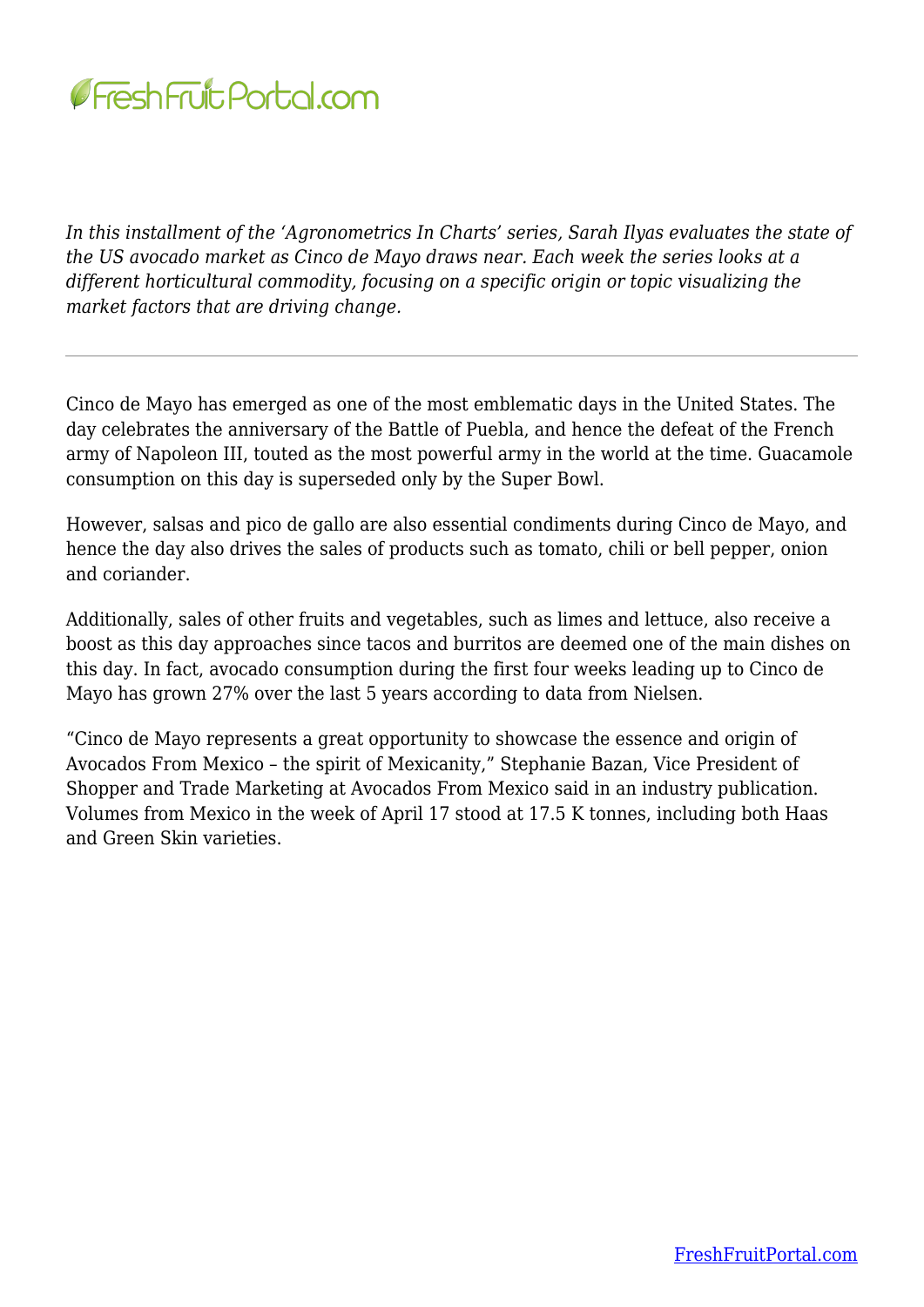## **GFreshFruit Portal.com**



Avocado Volumes by Origin in the US

**(Source: USDA Market News vi[a Agronometrics.](https://www.agronometrics.com/) Agronometrics users can view this chart with live updates [here](https://www.agronometrics.com/system/usda_mv/by_origin/?datasource=usda_mv&commodity=19&level=origin&measure=volume_sum&year=2022&viewing=15&period=WEEKLY&units=KG&interval=26&history=¤cy=USD))**

Despite the spike in consumption, supplies from Mexico are running tighter than usual. California avocado growers have reportedly harvested more of their crop this year compared to last year owing to better market conditions. Some customers this year transitioned to California avocados earlier than usual. Through March 7, growers had already harvested 40 million lbs. of California avocados although projections had been pegged at about 6-8 million lbs. in the first two months of the year.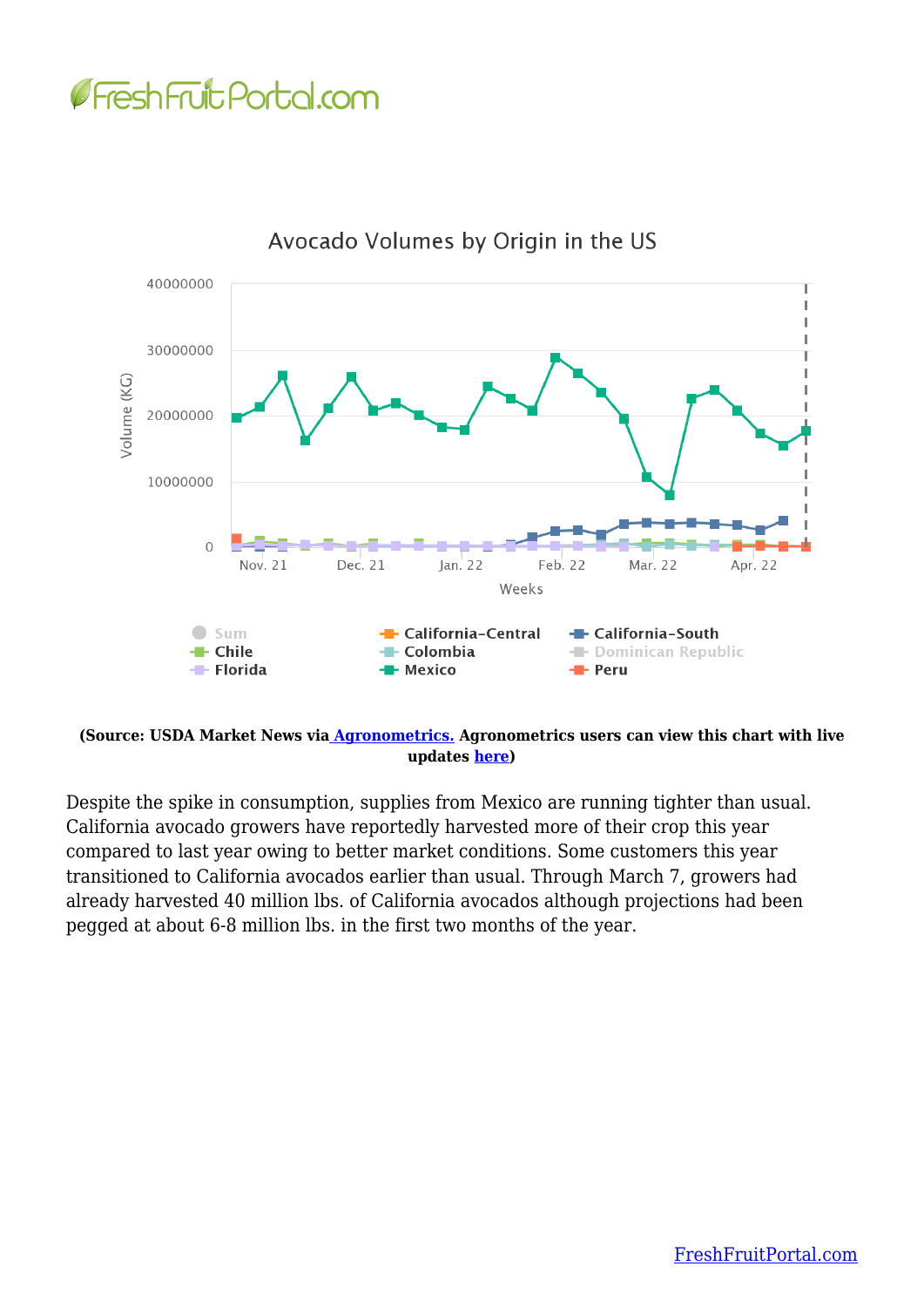



Avocado Volumes by History in the US | From Mexico

## **(Source: USDA Market News vi[a Agronometrics.](https://www.agronometrics.com/) Agronometrics users can view this chart with live updates [here](https://www.agronometrics.com/system/usda_mv/by_history/?datasource=usda_mv&commodity=19&level=history&measure=volume_sum&year=2022&viewing=15&period=WEEKLY&units=KG&interval=26&origin=24&history=true))**

Owing to the scant supplies from Mexico, prices have spiked and currently are at least 80 percent higher than last year at this time. Prices in week 15 were at \$61.41 per package, while the same week last season saw prices at \$42.80 per package.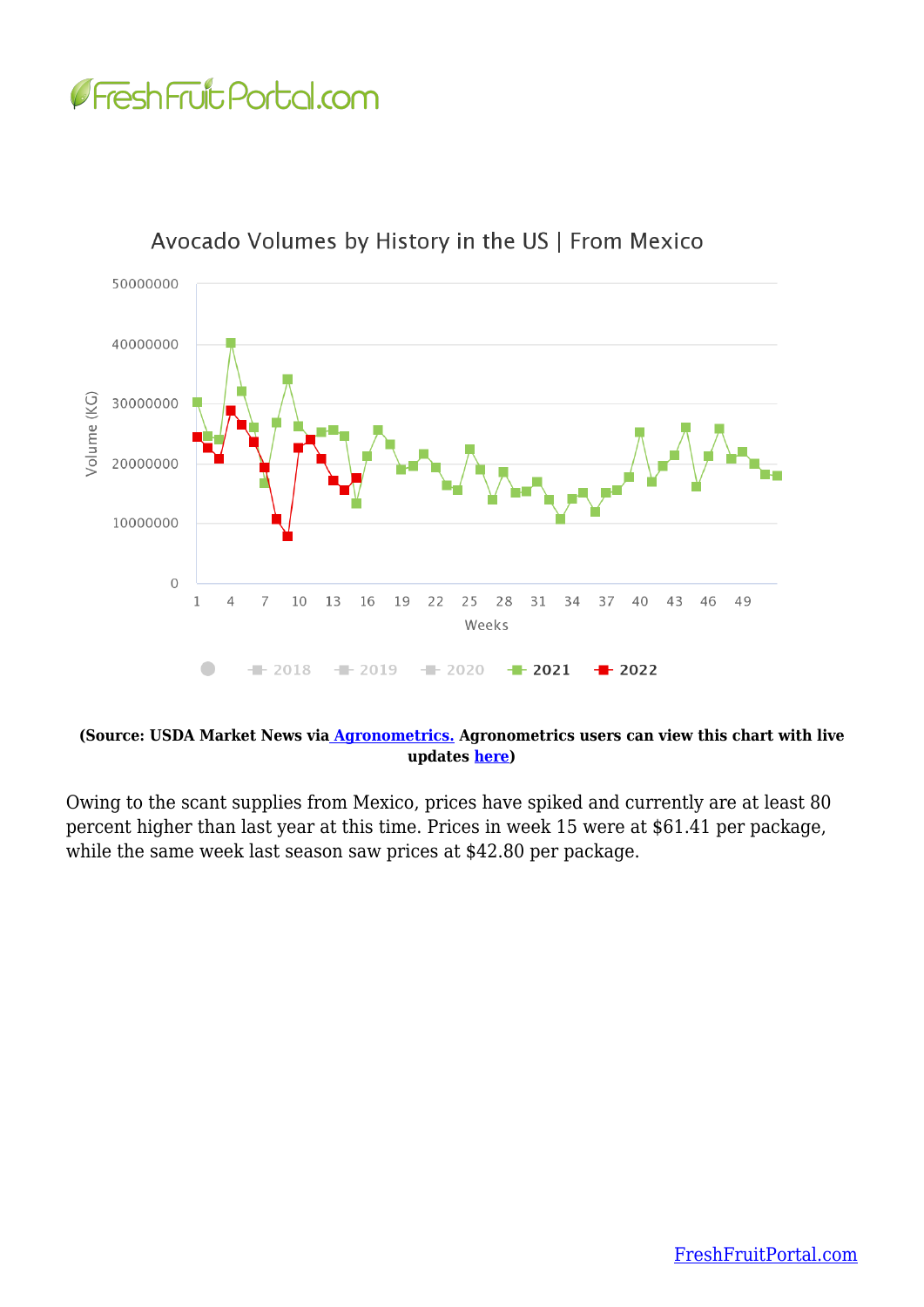## Fresh Fruit Portal.com



Avocado Prices by History (As Reported) in the US | Hass

**(Source: USDA Market News vi[a Agronometrics.](https://www.agronometrics.com/) Agronometrics users can view this chart with live updates [here](https://www.agronometrics.com/system/usda_sp/by_history/?datasource=usda_sp&commodity=19&variety=26&level=history&measure=per_package_price&year=2022&viewing=15&period=WEEKLY&units=KG&interval=26&history=true))**

The increase in prices has been so extreme that it has prompted several alerts from the Agronometrics Price Alerts feature, letting our members know that prices are changing as soon as the data is available. The resulting trend indicates that demand continues to outstrip supply leading up to Cinco de Mayo.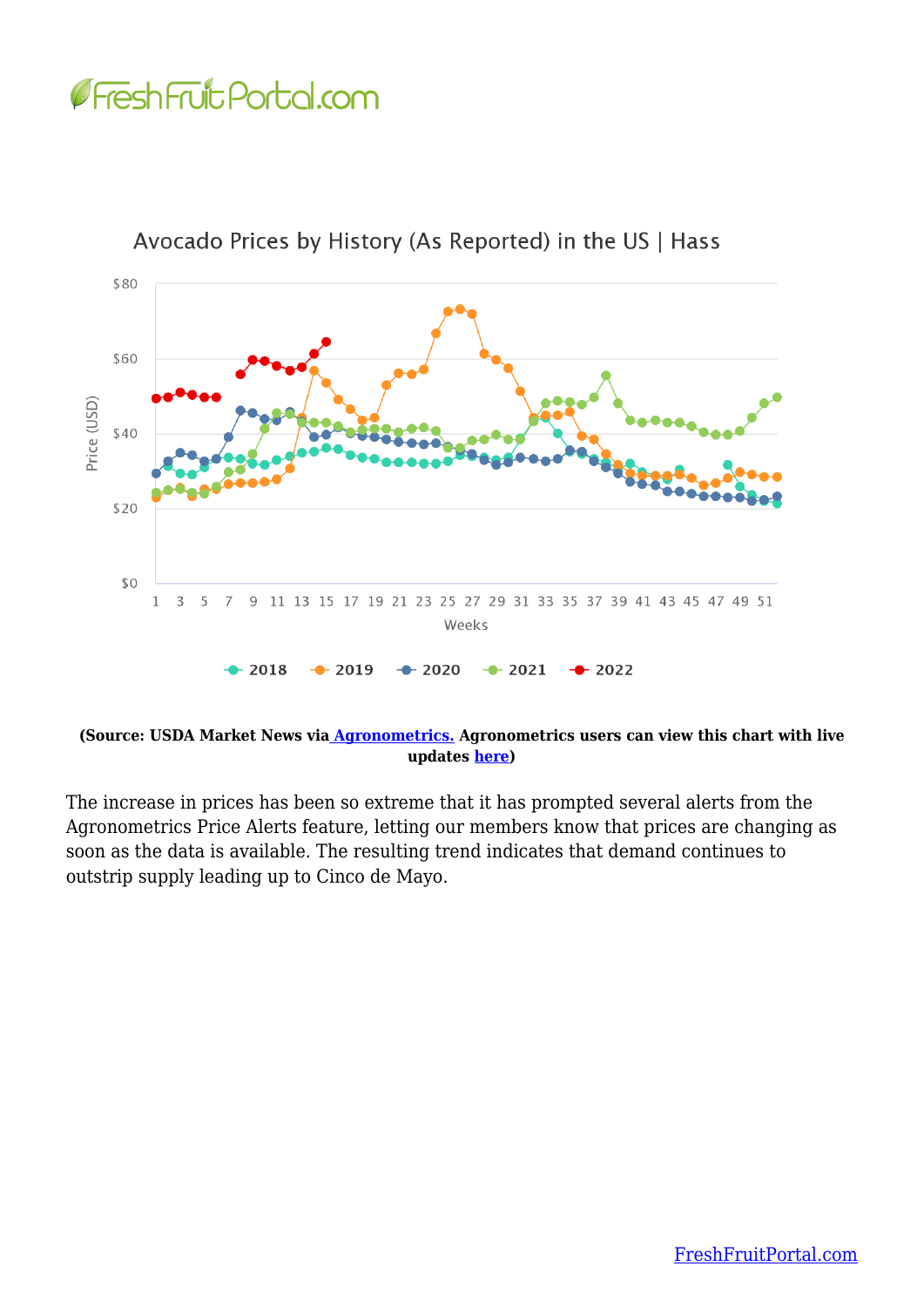



**(Agronometrics users can view this chart with live updates [here](https://www.agronometrics.com/system/alerts/6f551ddb))**

Leading up to this promotion Avocados From Mexico has a newfound partnership with Mission Foods and Modelo to create an in-store Cinco destination by combining items crucial to Cinco de Mayo celebrations. This marketing tactic is likely to augment sales considering the fact that customers spend 1.7x more when buying beer and avocados, compared to when avocados are not in the basket.

Cinco de Mayo avocado shoppers are [also frequent shoppers, making 19.4 trips per year](https://finance.yahoo.com/news/avocados-mexico-helps-shoppers-ready-140000219.html) [compared to the average avocado shoppers at 10.7 trips per year](https://finance.yahoo.com/news/avocados-mexico-helps-shoppers-ready-140000219.html).

"It's important for us to connect with shoppers as they get ready to celebrate this holiday with friends and family. And by partnering with perfect avocado pairings like Mission chips and tortillas and Modelo beer, we're making it convenient for shoppers to find all the